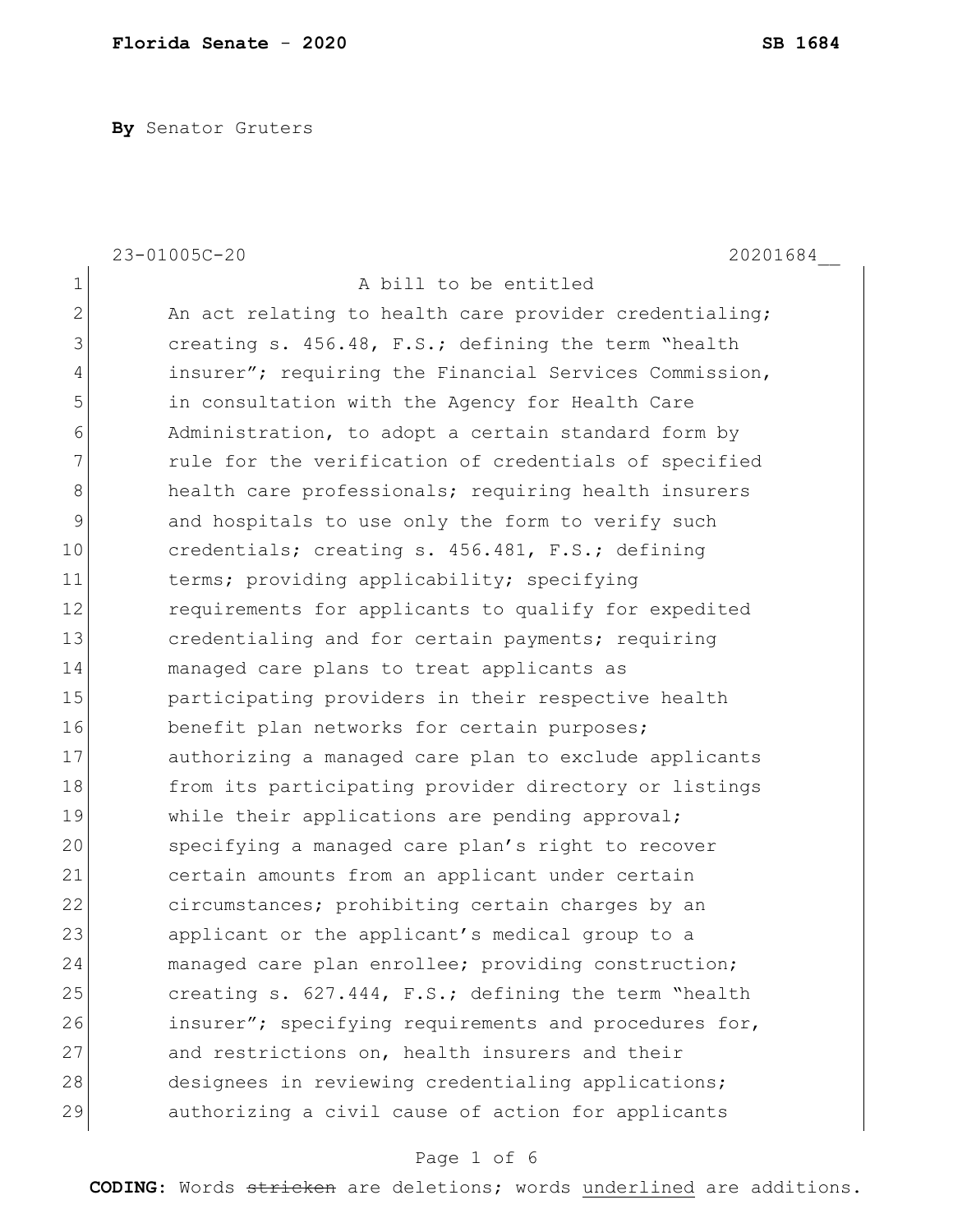|    | 23-01005C-20<br>20201684                                         |
|----|------------------------------------------------------------------|
| 30 | against health insurers or designees under certain               |
| 31 | circumstances; providing an effective date.                      |
| 32 |                                                                  |
| 33 | Be It Enacted by the Legislature of the State of Florida:        |
| 34 |                                                                  |
| 35 | Section 1. Section 456.48, Florida Statutes, is created to       |
| 36 | read:                                                            |
| 37 | 456.48 Standardized credentialing application.-                  |
| 38 | (1) As used in this section, the term "health insurer"           |
| 39 | means an authorized insurer offering health insurance as defined |
| 40 | in s. 624.603, a managed care plan as defined in s. 409.962, or  |
| 41 | a health maintenance organization as defined in s. 641.19(12).   |
| 42 | (2) The Financial Services Commission, in consultation with      |
| 43 | the Agency for Health Care Administration, shall adopt by rule a |
| 44 | standardized credentialing form for verifying the credentials of |
| 45 | an applicant licensed under chapter 458, chapter 459, chapter    |
| 46 | 461, or chapter 466. In prescribing a form under this section,   |
| 47 | the commission shall adopt the most current version of the       |
| 48 | credentialing application form provided by the Council for       |
| 49 | Affordable Quality Healthcare, Inc.                              |
| 50 | (3) Notwithstanding any other law, effective January 1,          |
| 51 | 2021, or 6 months after the effective date of the rule adopting  |
| 52 | the standardized credentialing form, whichever is later, a       |
| 53 | health insurer or a hospital licensed pursuant to chapter 395    |
| 54 | shall use only the standardized credentialing form that was      |
| 55 | approved by the commission to verify the credentials of an       |
| 56 | applicant licensed under chapter 458, chapter 459, chapter 461,  |
| 57 | or chapter 466.                                                  |
| 58 | Section 2. Section 456.481, Florida Statutes, is created to      |

# Page 2 of 6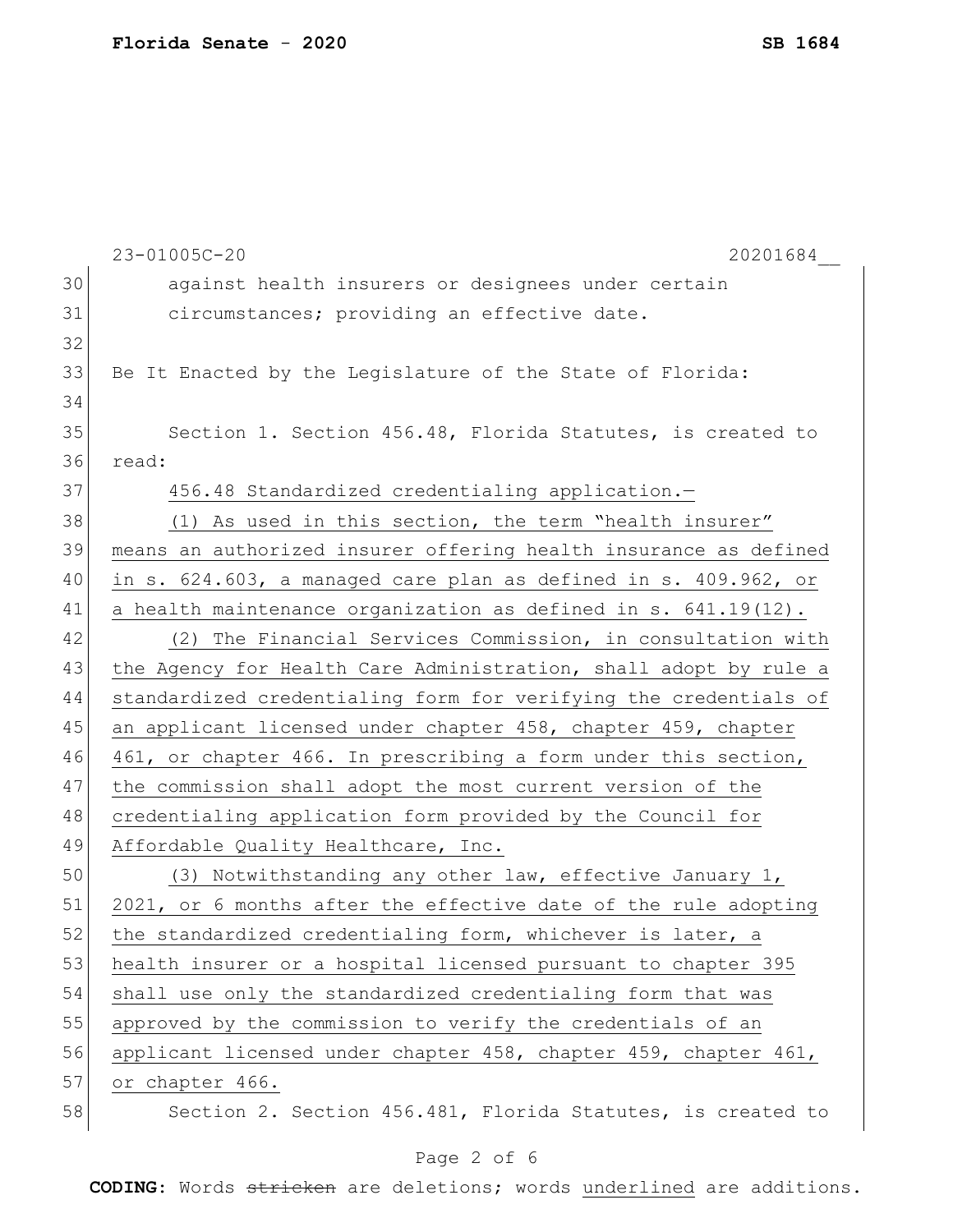|    | 23-01005C-20<br>20201684                                         |
|----|------------------------------------------------------------------|
| 59 | read:                                                            |
| 60 | 456.481 Expedited credentialing process.-                        |
| 61 | (1) As used in this section, the term:                           |
| 62 | (a) "Applicant" means a person licensed under chapter 458,       |
| 63 | chapter 459, chapter 461, or chapter 466 who is applying for     |
| 64 | expedited credentialing under this section.                      |
| 65 | (b) "Enrollee" means an individual who is eligible to            |
| 66 | receive health care services under a managed care plan.          |
| 67 | (c) "Managed care plan" means an insurer issuing a health        |
| 68 | insurance policy pursuant to s. 627.6471 or s. 627.6472, a       |
| 69 | managed care plan as defined in s. 409.962, or a health          |
| 70 | maintenance organization as defined in s. 641.19(12).            |
| 71 | (d) "Medical group" means an entity through which health         |
| 72 | care services are provided to individuals by two or more persons |
| 73 | licensed under chapter 458, chapter 459, chapter 461, or chapter |
| 74 | 466, and which receives reimbursement for such services.         |
| 75 | (e) "Participating provider" means a person licensed under       |
| 76 | chapter 458, chapter 459, chapter 461, or chapter 466 who has    |
| 77 | contracted with a managed care plan to provide services to       |
| 78 | enrollees.                                                       |
| 79 | (2) This section applies only to an applicant who joins an       |
| 80 | established medical group that has a current contract in force   |
| 81 | with a managed care plan.                                        |
| 82 | (3) To qualify for expedited credentialing under this            |
| 83 | section and for payment under subsection (4), an applicant must: |
| 84 | (a) Be licensed in this state by, and be in good standing        |
| 85 | with, the Board of Medicine, the Board of Osteopathic Medicine,  |
| 86 | the Board of Podiatric Medicine, or the Board of Dentistry, as   |
| 87 | applicable;                                                      |

# Page 3 of 6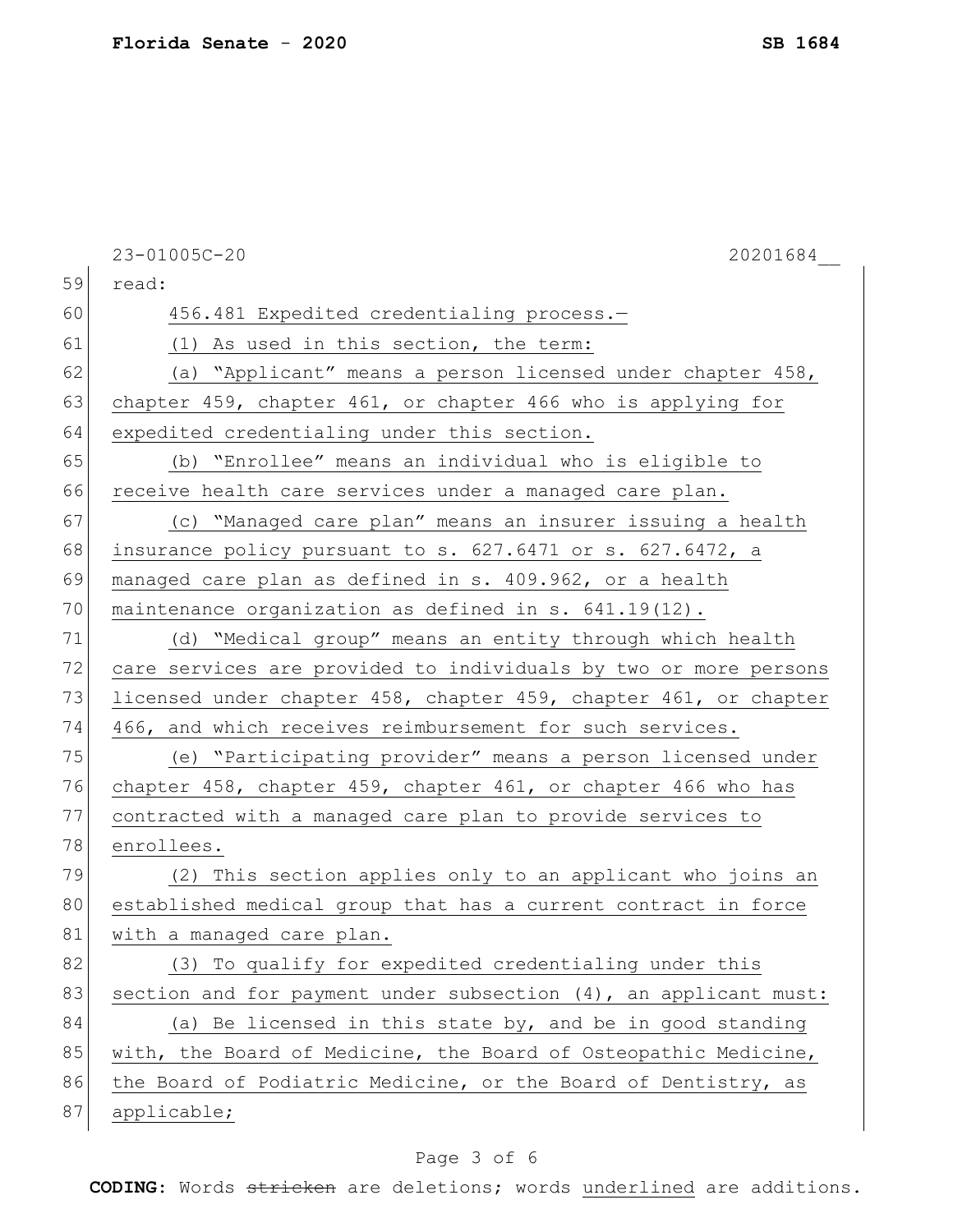|     | 23-01005C-20<br>20201684                                         |
|-----|------------------------------------------------------------------|
| 88  | (b) Submit all documentation and other information required      |
| 89  | by the managed care plan as necessary to enable the managed care |
| 90  | plan to begin the credentialing process to include an applicant  |
| 91  | in its health benefit plan network; and                          |
| 92  | (c) Agree to comply with the terms of the managed care           |
| 93  | plan's participating provider contract in force with the         |
| 94  | applicant's established medical group.                           |
| 95  | (4) After submission by the applicant of the information         |
| 96  | required by the managed care plan, and for payment purposes      |
| 97  | only, the managed care plan shall treat the applicant as if the  |
| 98  | applicant were a participating provider in its health benefit    |
| 99  | plan network when the applicant provides services to the managed |
| 100 | care plan's enrollees, including:                                |
| 101 | (a) Authorizing the applicant to collect copayments from         |
| 102 | enrollees;                                                       |
| 103 | (b) Making payments to the applicant; and                        |
| 104 | (c) Authorizing services provided by the applicant.              |
| 105 | (5) Pending the approval of an application submitted under       |
| 106 | this section, the managed care plan may exclude the applicant    |
| 107 | from the managed care plan's directory of participating          |
| 108 | providers or any other listing of participating providers.       |
| 109 | (6) If, on completion of the credentialing process, the          |
| 110 | managed care plan determines that the applicant does not meet    |
| 111 | the managed care plan's credentialing requirements:              |
| 112 | (a) The managed care plan may recover from the applicant or      |
| 113 | the applicant's medical group an amount equal to the difference  |
| 114 | between payments for in-network benefits and out-of-network      |
| 115 | benefits; and                                                    |
| 116 | (b) The applicant or the applicant's medical group may           |

# Page 4 of 6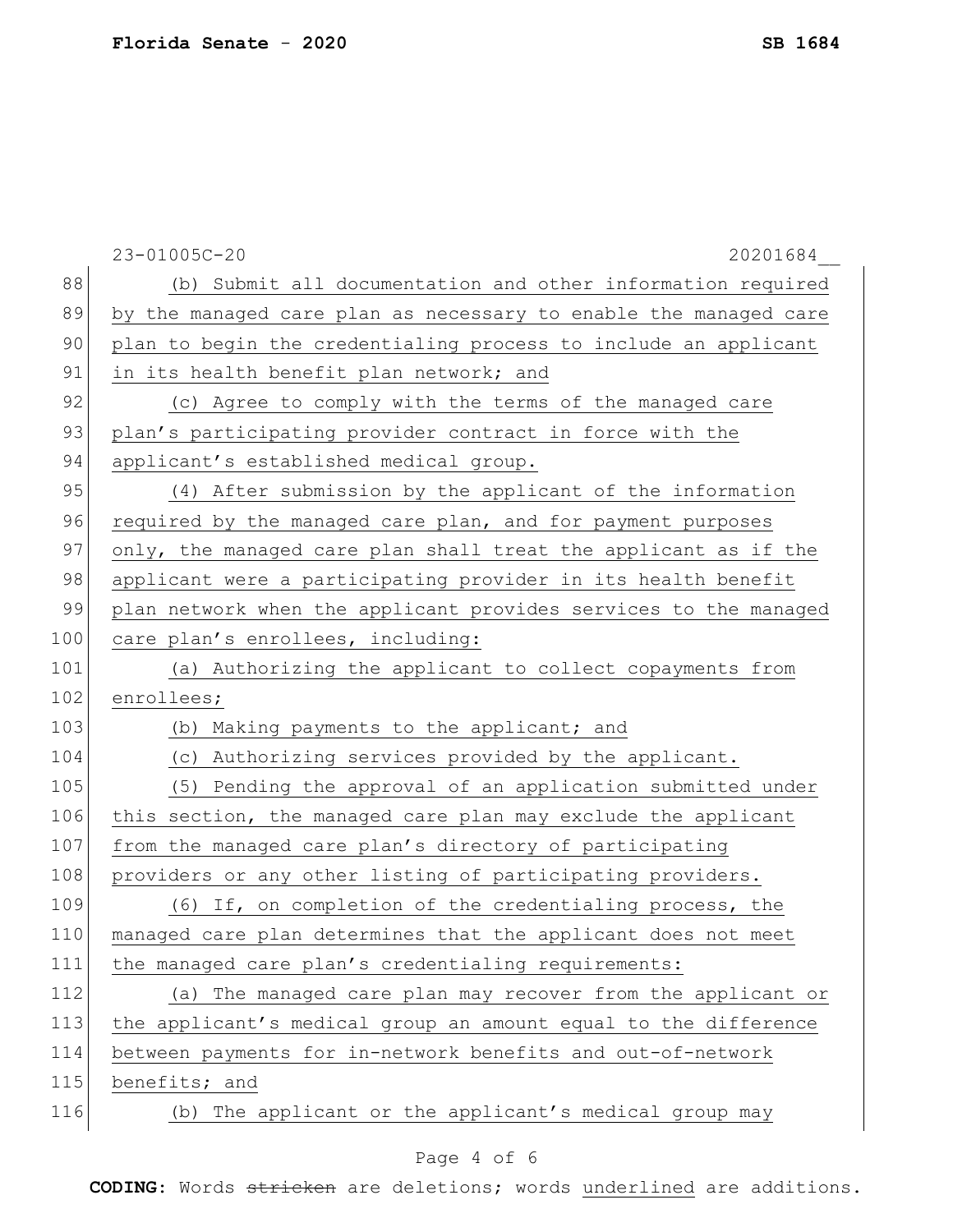|     | 23-01005C-20<br>20201684                                         |
|-----|------------------------------------------------------------------|
| 117 | retain any copayments collected or in the process of being       |
| 118 | collected as of the date of the managed care plan's              |
| 119 | determination.                                                   |
| 120 | (7) An enrollee in a managed care plan is not responsible,       |
| 121 | and must be held harmless, for the difference between the in-    |
| 122 | network payment to the applicant and the out-of-network charge   |
| 123 | of the applicant or the applicant's medical group for the        |
| 124 | service provided to the enrollee. The applicant and the          |
| 125 | applicant's medical group may not charge the enrollee for any    |
| 126 | portion of the applicant's fee which is not paid or reimbursed   |
| 127 | by the enrollee's managed care plan.                             |
| 128 | (8) A managed care plan that complies with this section is       |
| 129 | not subject to liability for damages arising out of or in        |
| 130 | connection with, directly or indirectly, payment by the managed  |
| 131 | care plan to an applicant pursuant to subsection (4).            |
| 132 | Section 3. Section 627.444, Florida Statutes, is created to      |
| 133 | read:                                                            |
| 134 | 627.444 Credentialing.-                                          |
| 135 | (1) As used in this section, the term "health insurer"           |
| 136 | means an authorized insurer offering health insurance as defined |
| 137 | in s. 624.603, a managed care plan as defined in s. 409.962, or  |
| 138 | a health maintenance organization as defined in s. 641.19(12).   |
| 139 | (2) A health insurer or its designee must provide                |
| 140 | electronic or written acknowledgement to an applicant within 10  |
| 141 | calendar days after the health insurer or its designee receives  |
| 142 | the applicant's application.                                     |
| 143 | (3) (a) Upon receipt of an application, a health insurer or      |
| 144 | its designee must promptly review the application to determine   |
| 145 | whether it is complete. The health insurer or its designee must  |
|     |                                                                  |

# Page 5 of 6